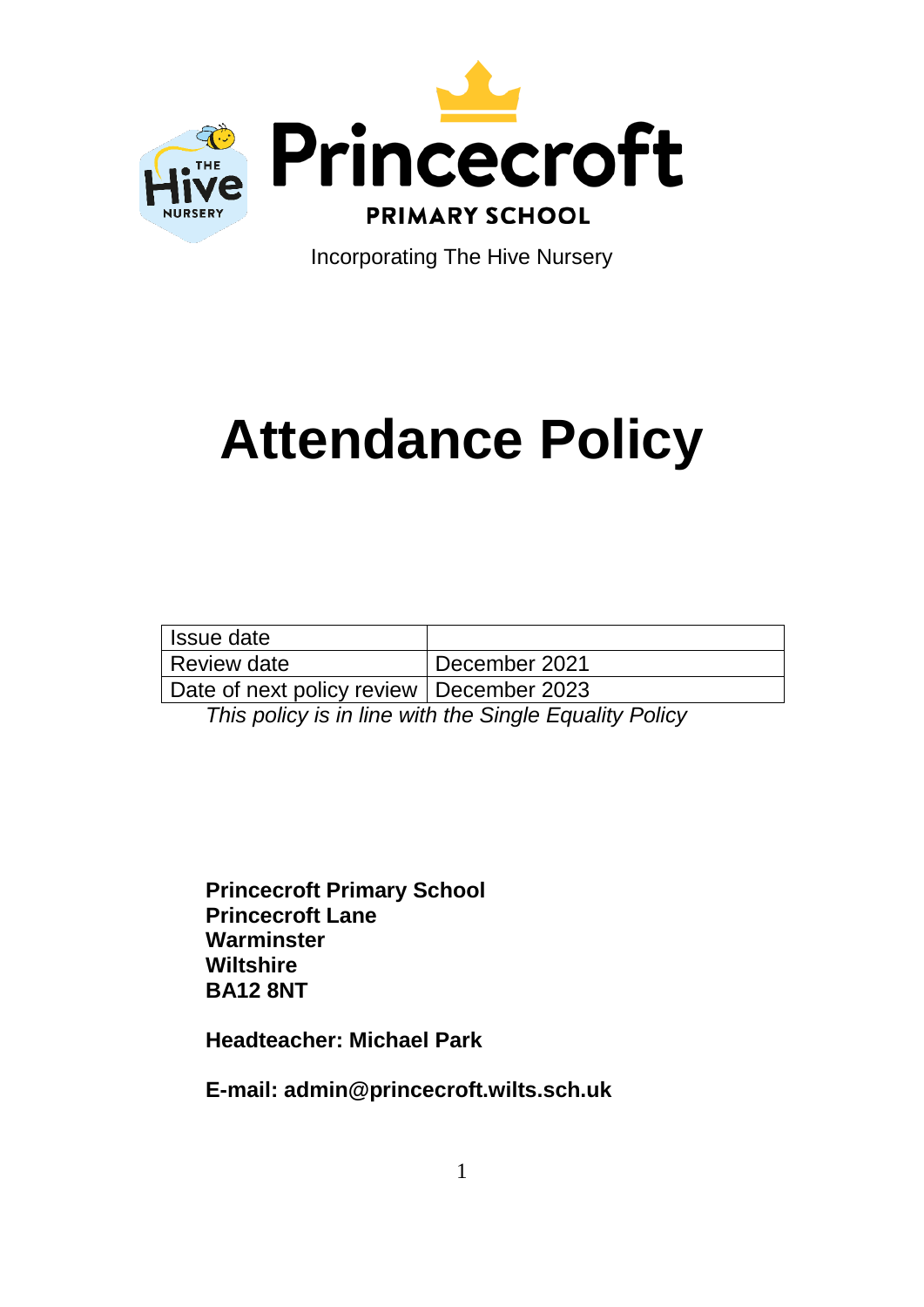## **ATTENDANCE POLICY**

## **This policy should be read and understood with reference to the following documents**:

#### **School policies:**

- Admissions Policy
- Anti Bullying Policy
- Behaviour Policy
- Exclusions Policy
- Safeguarding and Child Protection Policy
- School's Accessibility Plan
- Single Equality Policy
- Special Educational Needs Policy
- Supporting Pupils with Medical Conditions Policy

## **National guidance:**

School attendance – [Guidance for maintained schools, academies, independent](https://assets.publishing.service.gov.uk/government/uploads/system/uploads/attachment_data/file/739764/Guidance_on_school_attendance_Sept_2018.pdf) [schools and local authorities \(August 2020\)](https://assets.publishing.service.gov.uk/government/uploads/system/uploads/attachment_data/file/739764/Guidance_on_school_attendance_Sept_2018.pdf) [School attendance parental responsibility measures \(Statutory guidance for local](https://www.gov.uk/government/uploads/system/uploads/attachment_data/file/581539/School_attendance_parental_responsibility_measures_statutory_guidance.pdf)  [authorities, school leaders, school staff, governing bodies and the police –](https://www.gov.uk/government/uploads/system/uploads/attachment_data/file/581539/School_attendance_parental_responsibility_measures_statutory_guidance.pdf) January [2105\)](https://www.gov.uk/government/uploads/system/uploads/attachment_data/file/581539/School_attendance_parental_responsibility_measures_statutory_guidance.pdf) [Keeping Children Safe in Education \(DfE September 2021\)](https://assets.publishing.service.gov.uk/government/uploads/system/uploads/attachment_data/file/912592/Keeping_children_safe_in_education_Sep_2020.pdf) [Children missing from Education \(DfE September 2016\)](https://assets.publishing.service.gov.uk/government/uploads/system/uploads/attachment_data/file/550416/Children_Missing_Education_-_statutory_guidance.pdf)

## **Local guidance:**

- Local Authority Attendance Policy (August 2020 ) including Appendix E Penalty Notice Code of Conduct (Appendix 1)
- Penalty notice for unauthorised leave of absence during term time Information to Parents and Carers (September 2017) (Appendix 2)
- Leave of Absence Request Form (Appendix 3)
- Form CME1 referral re 'Child Missing from Education' (Appendix 4)
- Protocol for schools when a child has not been collected as expected by parents at the end of the school day (Appendix 5)

## **All appendices available from the School Office**

#### **Legal framework**

- Education Act 1996
- The Education (Pupil Registration Act) (England) Regulations 2006 (and all subsequent amendments)

## **Policy Statement:**

- Education prepares children for life, is precious and is a right to which every child is entitled.
- Regular attendance is an essential foundation for raising pupil attainment. Absence from school can seriously disrupt pupils' continuity of learning. Not only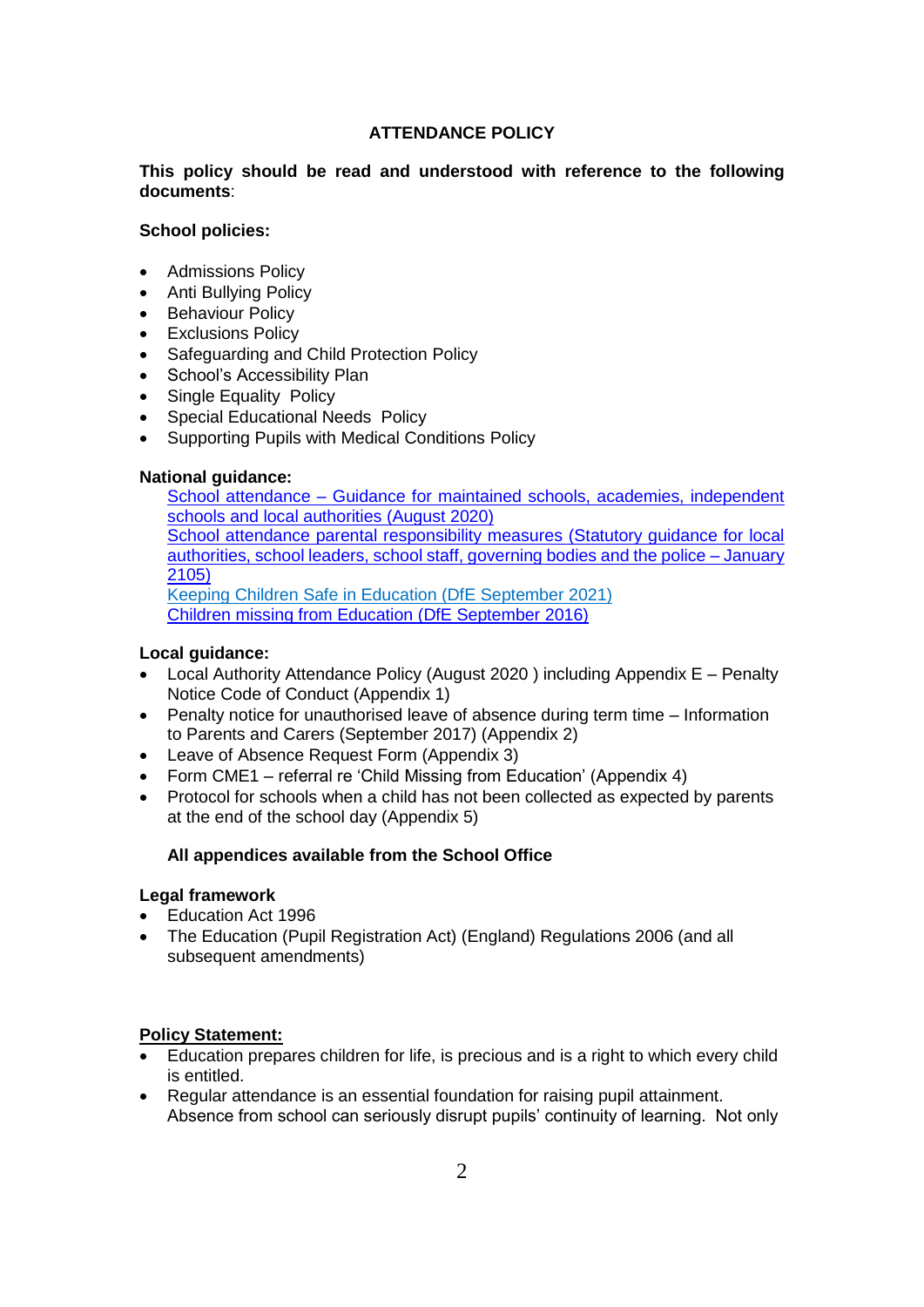do they miss out on taught lessons, but many children find it difficult to catch up when they return to school.

- The school is committed to equality of opportunity for all its pupils and will work alongside pupils and parents to enable all children to maximise their attendance and their access to the curriculum.
- Without regular attendance, a child cannot be expected to realise their potential, nor will they be able to participate confidently alongside their peers.
- The Governing Body of the school expects all staff to place high priority on punctuality and attendance by pupils in partnership with parents.

#### **Aims of this policy**

- To ensure that children and young people make the best use of their educational opportunities by attending school regularly, punctually and in a state of readiness for learning.
- To set out the legal framework and to explain the roles and responsibilities of the Local Authority (LA) and the Education Welfare Service (EWS)
- To ensure that everyone within the school community understands their responsibilities in promoting excellent attendance and punctuality.
- To outline procedures for parents when absence is unavoidable.
- To outline procedures for parents when requesting an 'authorised absence'.
- To outline procedures for the school when absence is not explained.
- To outline procedures for the school when a child's attendance / lateness is a cause for concern.

#### **The Legal Framework**

l

- This policy is written in the light of guidance from the DfE 'School Attendance: Guidance for maintained schools, academies, independent schools and local authorities' (August 2020) which in turn is informed by national legislation and therefore reflects the school's statutory duties.
- *The school will ensure it complies with any additional guidance issued by the DfE as a result of extraordinary circumstances (e.g. COVID 19). (This requirement has been satisfied by the inclusion of an addendum to the policy which can be found at the bottom of this document.)*
- It also reflects the guidance contained in the Wiltshire LA Attendance Policy (Revised August 2020)
- The school recognises the responsibilities of the Educational Welfare Service (EWS) and supports them in the discharging of the statutory duty of the Local Authority in respect of non-attendance at school.
- Under section 7 of the Education Act 1996, parents<sup>1</sup> must ensure their children are educated. For most parents this means registering their child at a school and ensuring their regular attendance. Failure to do so can result in the issue of a 'Penalty Notice' or being prosecuted.
- *The school understands its responsibilities regarding the contents of the 'Admission Register'.*

<sup>1</sup> **Parent** refers to birth parents and other adults who are in a parenting role, for example step-parents, foster carers and adoptive parents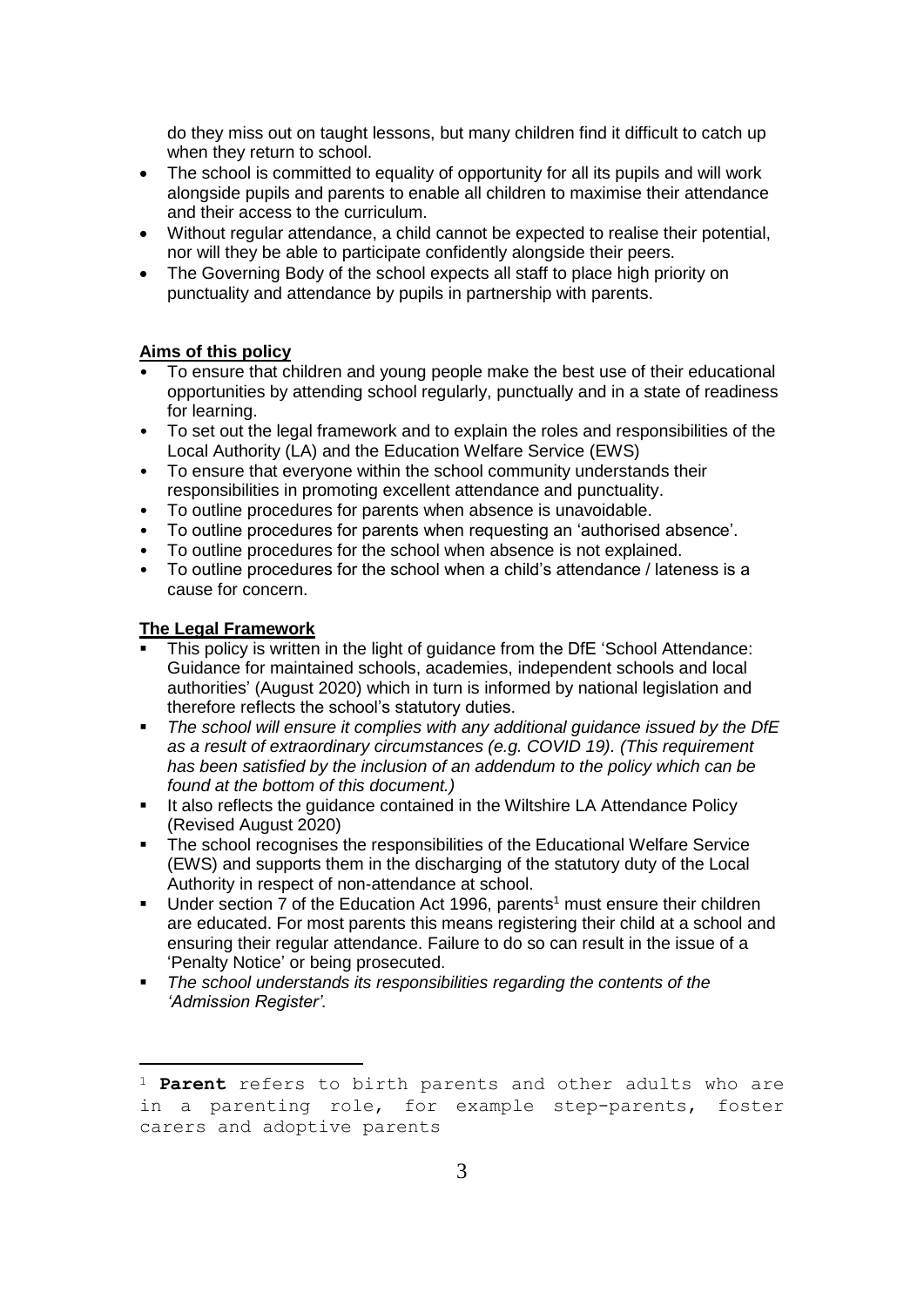- *By law schools are required:*
	- o *to take an attendance register twice a day: at the start of the morning session and once during the afternoon*
	- o *to report to the LA pupils who fail to attend regularly or who are absent for ten school days or more without known reason*
	- o *to notify the local authority when a pupil's name is deleted from their admission register, including when a parent notifies the school of their intention to home educate their child.*
- *By law the attendance register must show for every session, whether a pupil is present, absent, attending approved educational activity or unable to attend due to exceptional circumstances.*
- *Authorised absence is where the school has given approval in advance for a pupil of compulsory school age to be away, or has accepted an explanation offered afterwards as a satisfactory justification for the absence.*
- *At Princecroft School, pupils are required to be at school by 8.40am. Registration will be taken by 9.00 am after which pupils will be registered as late.*

## *Working in partnership - Roles and responsibilities*

## **Responsibilities of the School**

- **The Head Teacher, Mr Michael Park,** is responsible for ensuring that this policy is effectively implemented and communicated to parents and for improving and maintaining good attendance.
- The school will ensure that all parents are made aware of this policy by alerting all parents to its availability on the school website and in the School Office
- **The Senior Management Team** is responsible for developing coherent whole school systems for improving attendance including supportive interventions involving other agencies if necessary. The member of staff with particular responsibility for monitoring attendance is the **Admin Assistant, Mrs Binns** in the School Office
- The administrative assistant responsible for attendance and absence will ensure that data is monitored and circulated regularly and liaises with the Head Teacher, the Deputy Head Teacher and the EWS on any attendance issues causing concern. Agreed procedures will be implemented by the team for pupils whose attendance falls below 90%Teachers are responsible for ensuring that an accurate register is taken at the designated time. All teachers challenge lateness and set high standards of punctuality themselves.
- Where any follow up action is taken by teachers and/or members of the school's management team, accurate records must be kept and copies placed on individual pupil records.

## **Responsibilities of the Governing Body**

 The Head Teacher will ensure that the school's attendance figures are reported to the Governing Body who will monitor progress against annual attend targets and will in turn report figures to the Full Governing Body at every Full Governing Body meeting

## **Responsibilities of parents:**

Under Section 7 of the Education Act 1996, parents who have chosen to have their child educated at school have a legal responsibility to ensure their child's regular attendance.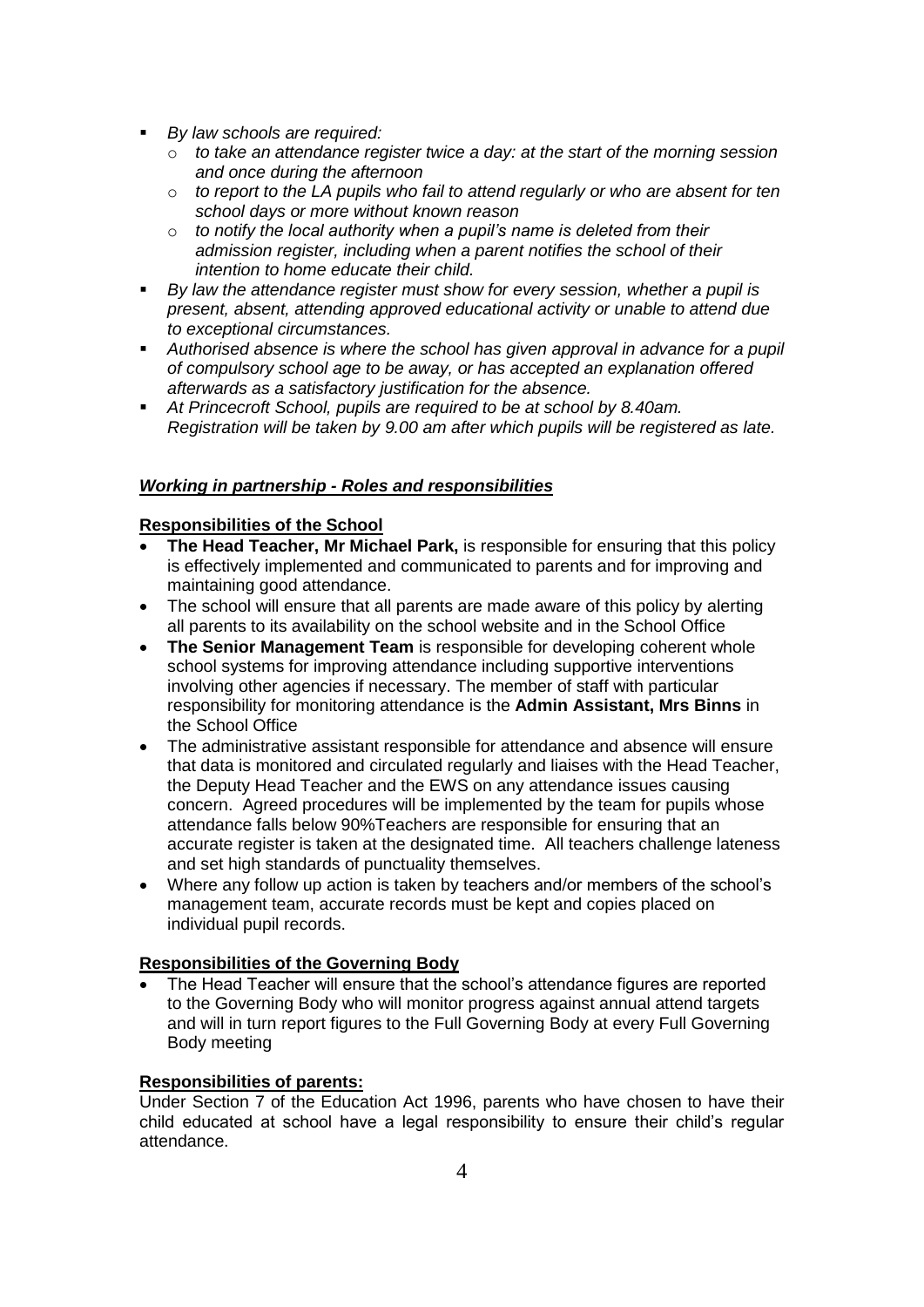This means:

- to work in partnership with the school to take an active interest in their child's school career, to reinforce school policies/arrangements on homework, behaviour and approach to learning, to attend parents' evening and other meetings where necessary
- where practicable, for parents to provide the school with more than one emergency contact number (for two different adults) for their child/children and for the parent with whom the child/children reside for the majority of the time to be responsible for ensuring those numbers are kept up to date.
- ensuring that their child arrives at school on time (not before **8.40am** and not after **8.55**am) and that they are collected on time.
- ensuring that their child arrives appropriately dressed and in a 'condition to learn' (i.e. not too tired or too hungry)
- *to avoid arranging medical or dental appointments during school hours*
- **where there are problems with attendance and punctuality, parents are expected** *to work in partnership with the school, and any other agencies (as appropriate) to help to resolve the problems relating to non-attendance and*
- to acknowledge receipt of the school's Attendance Policy on Registration when a child first starts at the school.

#### **Procedures:**

#### **Procedures for reporting late arrival or absences:**

- When parents are aware that their child is going to be late for school, they should notify the school as early as is reasonably possible.
- **Parents should ensure that they sign their child in or out if they arrive at school** outside normal hours or are taken out of school before the normal end of the day, giving the reason for lateness or early withdrawal from school. This signing in/out book is kept in the School Office
- *Parents are asked to ensure that their child is fully aware of the procedures they must follow in the event that they are late for school.*
- In the event of illness or any other reason for absence, parents will telephone the school office before 9.00am on the first day of the absence.
- Parents should provide an explanation for the absence, which should then be confirmed in writing when the child returns to school.
- If the absence is to continue for more than one day, parents should telephone the school on subsequent days, again before 9.00am, unless they are able to give an exact length of time on the first day of absence. There is a dedicated messaging service to report absences that can be accessed 24 hours a day. It is also possible to report an absence by email to **Mrs Binns (mbinns@princecroft.wilts.sch.uk)**
- Parents need to inform the school if a child's absence is due to some traumatic event which the school needs to deal with sensitively so that the school can respond appropriately to the emotional needs of the child on their return to school.
- Where the school has not been notified of a child's absence, parents will be telephoned to confirm that a child is absent and the reasons for that absence. If it is not possible to speak directly with parents we will then make contact with the nominated emergency contacts to establish the reasons for absence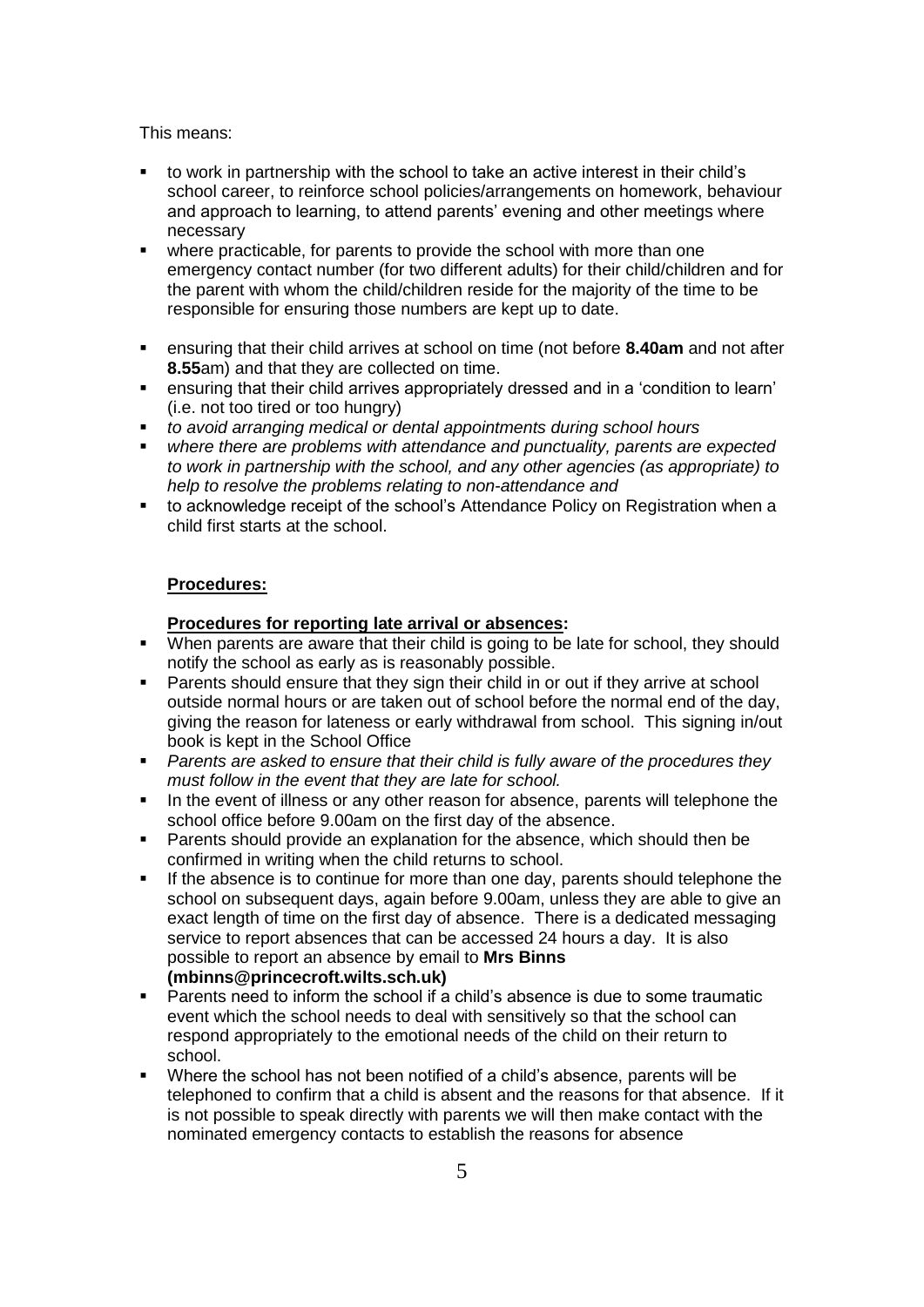- Where the school has not been notified and it is not possible to contact parents or their nominated emergency contact to establish the reason for absence, the school is obliged to mark the child's absence as 'unauthorised'.
- If, after 3 days of absence your child has not been seen and no contact has been made with the school, a home visit will be made by school staff to ascertain the safety and well-being of your child and the reason for their absence.
- After 10 days of unexplained absence, where your child has not been seen and no contact has been made with the school, we are obliged to notify the Local Authority, who will then follow their procedures for 'Children missing from education'. Parents should then expect contact and/or visits from the EWS to ascertain the safety and well-being of their child.

## **Collecting your child from school:**

- We ask that all parents ensure that they are able to collect their children from school on time.
- If parents are unable to collect their child as usual then they will need to communicate the alternative arrangements that they have made with the school as early as possible.
- We will not release children in circumstances where we have not been advised of alternative arrangements.
- If children remain uncollected from the school, the school is aware of the **Wiltshire Protocol** to be followed. The school has ensured that all parents have been informed of the existence of the protocol which has been published on the school website, with a hard copy available from the school office.

## **Procedures for requesting 'authorised absence' from school**

- *Parents must seek permission from the Head Teacher (or authorised representative) by submitting a written application in advance of any request for leave of absence. This could be for the purpose of a family holiday or family occasion, such as a wedding or funeral or for any other reason. Each request will be considered individually and should meet the circumstances of being 'exceptional'.*
- Inevitably there will be occasions when absence is unavoidable or justifiable, these will include:
	- o illness
	- o bereavement
	- o medical/dental appointments
	- o days of religious observance
	- o visits to other schools (secondary transfer, entrance exams)
	- o education at another establishment (e.g. referral unit)
	- o approved sporting activity / performance
	- o annual family holiday in exceptional circumstances
- Where an absence is unavoidable or unplanned, then parents are asked to follow the procedures for reporting absences as outlined above, unless the event has been organized by the school..
- Where an absence is for anything else apart from an annual holiday (in exceptional circumstances), the school needs to be informed in writing.
- Where a request for absence in term time needs to be made, parents need to complete an 'Absence from School' form (Appendix 3), which is available from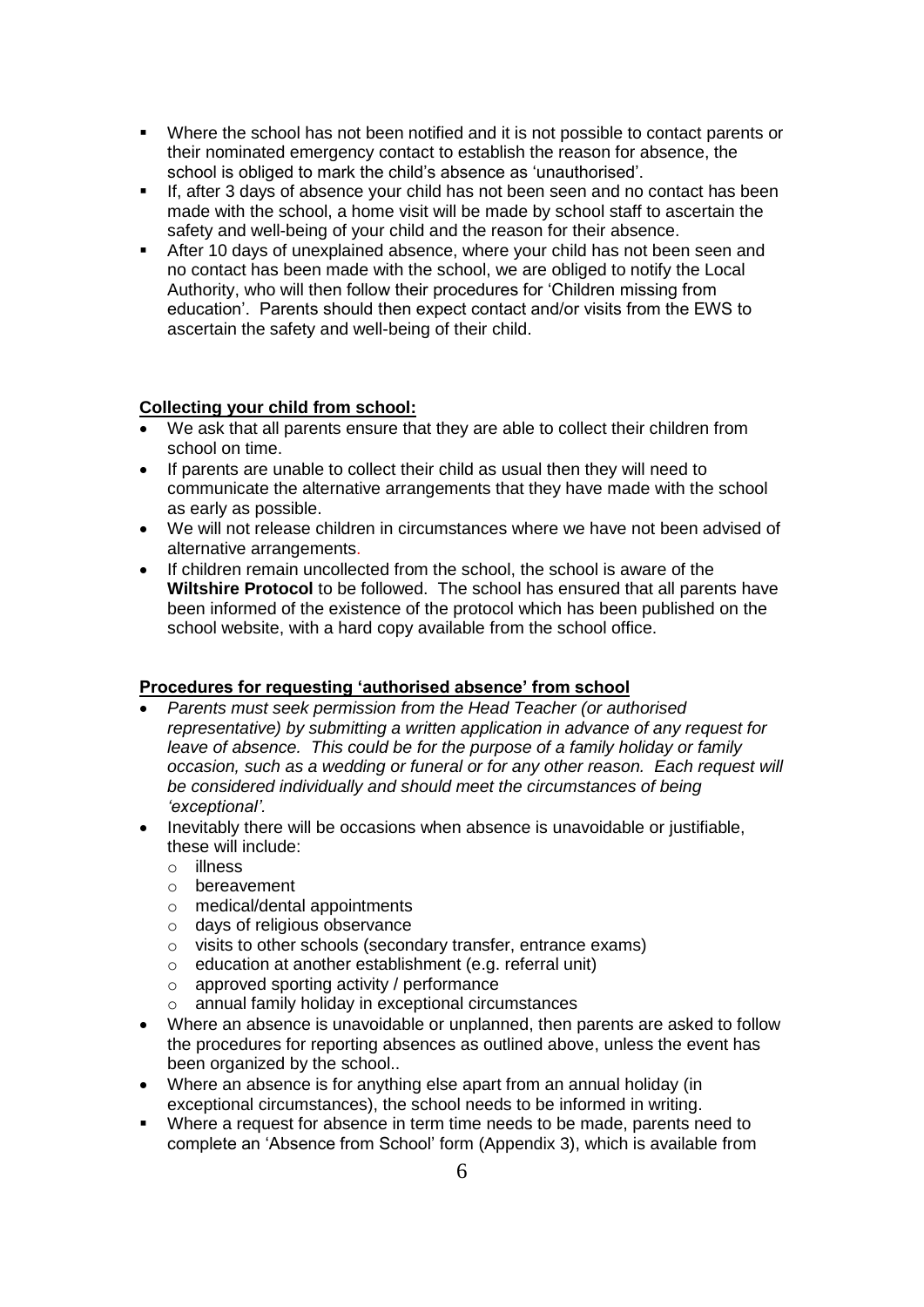the school office. Forms need to be handed into the school office **at least 5 working days in advance** so that they can be processed.

- We do not give retrospective agreements for leave of absence, so any absence not advised to the school in advance will be unauthorised.
- Requests will be considered by the Head Teacher and parents will be advised if their request has been authorised.
- *Any pupil who has taken an authorised term time holiday will be required to provide medical evidence if they are ill in the period directly before or after the dates advised to school.*
- *Parents/carers will be asked to provide evidence if a pupil does not return to school on the agreed date following a holiday as a result of delayed or cancelled flights or other travel arrangements.*
- *Where an unauthorised leave of absence is taken, parents may be issued with a penalty notice. This will be the sum of £120 per parent for each child but is reduced to £60 per parent for each child if paid within 21 days from the date of issue.*

#### **Concerns over attendance, punctuality and 'unauthorised absences'**

- Weekly monitoring of registers is carried out to identify pupils with low attendance and/or patterns of absences that may lead to 'Persistent Absence' (PA), which could be one or a combination of many forms of absence such as: regular absence on a particular day of the week, broken weeks, persistent lateness, or too many authorised or unauthorised absences.
- A pupil is classed as a persistent absentee when they miss 10% or more of schooling across the school year. Absence at this level is doing considerable damage to a child's educational prospects and early identification is crucial.
- Initial concerns will either be communicated in person, by phone or by letter (if in person or by phone this should be followed up by a letter), requesting that parents attend a meeting to discuss the situation to explore ways in which the school can support parents to resolve the problem. At that meeting the parents and member of staff will agree an action plan to be put in place for the pupil. The member of staff will also explain the actions that might be taken should the problem persist.
- In such cases, the school will work with parents to improve their child's attendance levels and ask for their full engagement and support in that process. We will make every effort to work constructively and sympathetically with parents to respond to their individual circumstances and agree the procedures that will be implemented in order to tackle the problem.
- In the case of absence due to ill health, we may ask for medical evidence in order to justify any future absences.
- Where appropriate, the school may request that the parents enter into a 'parenting contract' which sets out what is expected of the parents, pupil and school.
- However, in the event that the pattern persists, the school may make a referral to the Local Authority requesting their intervention, which may include penalty notices and/or court action.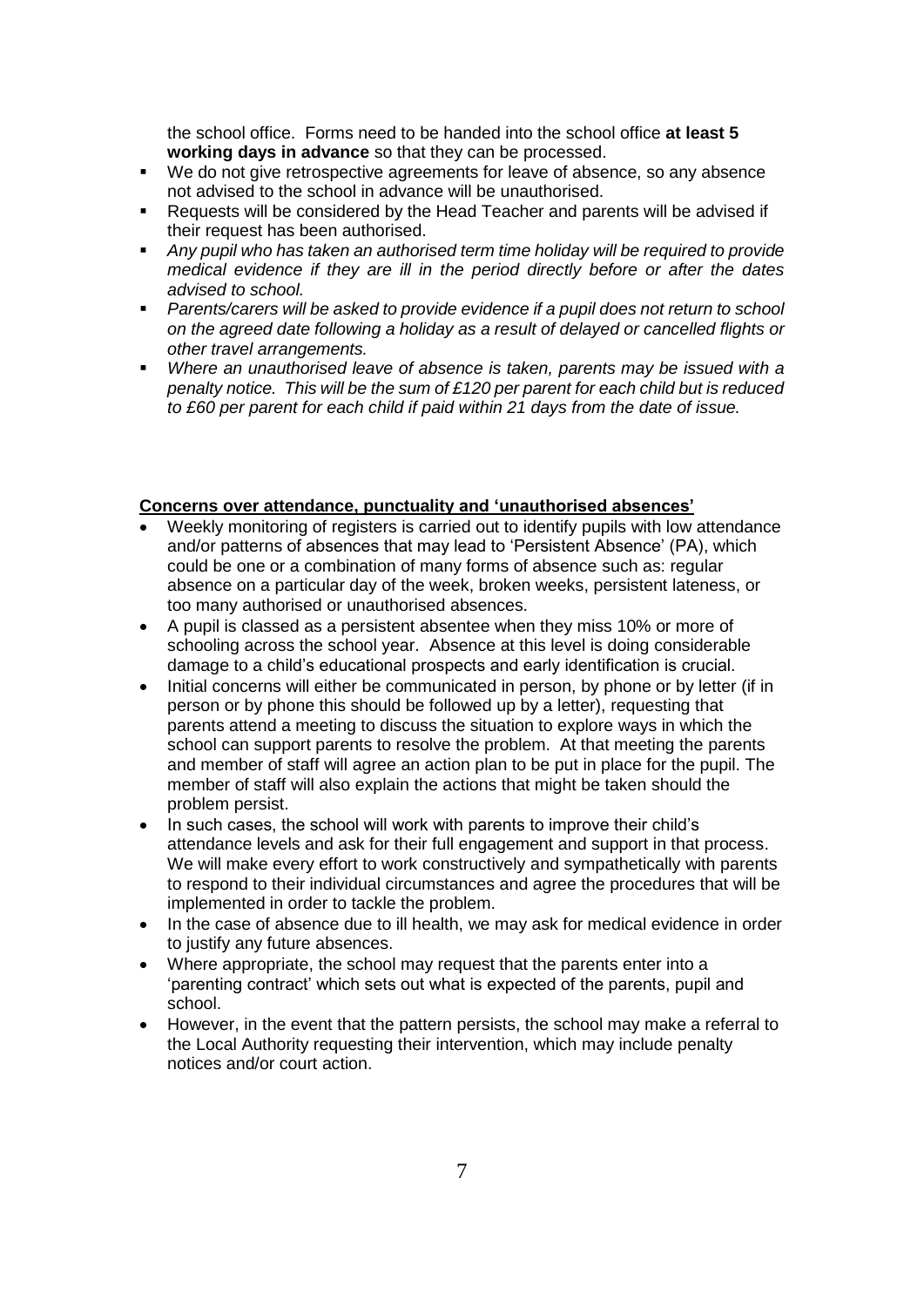The school is obliged to report any concerns regarding attendance (including persistent late arrival) and absence to the EWS.<sup>2</sup>

l

<sup>2</sup> When making referrals the school must use the referral form CME1 – Appendix 4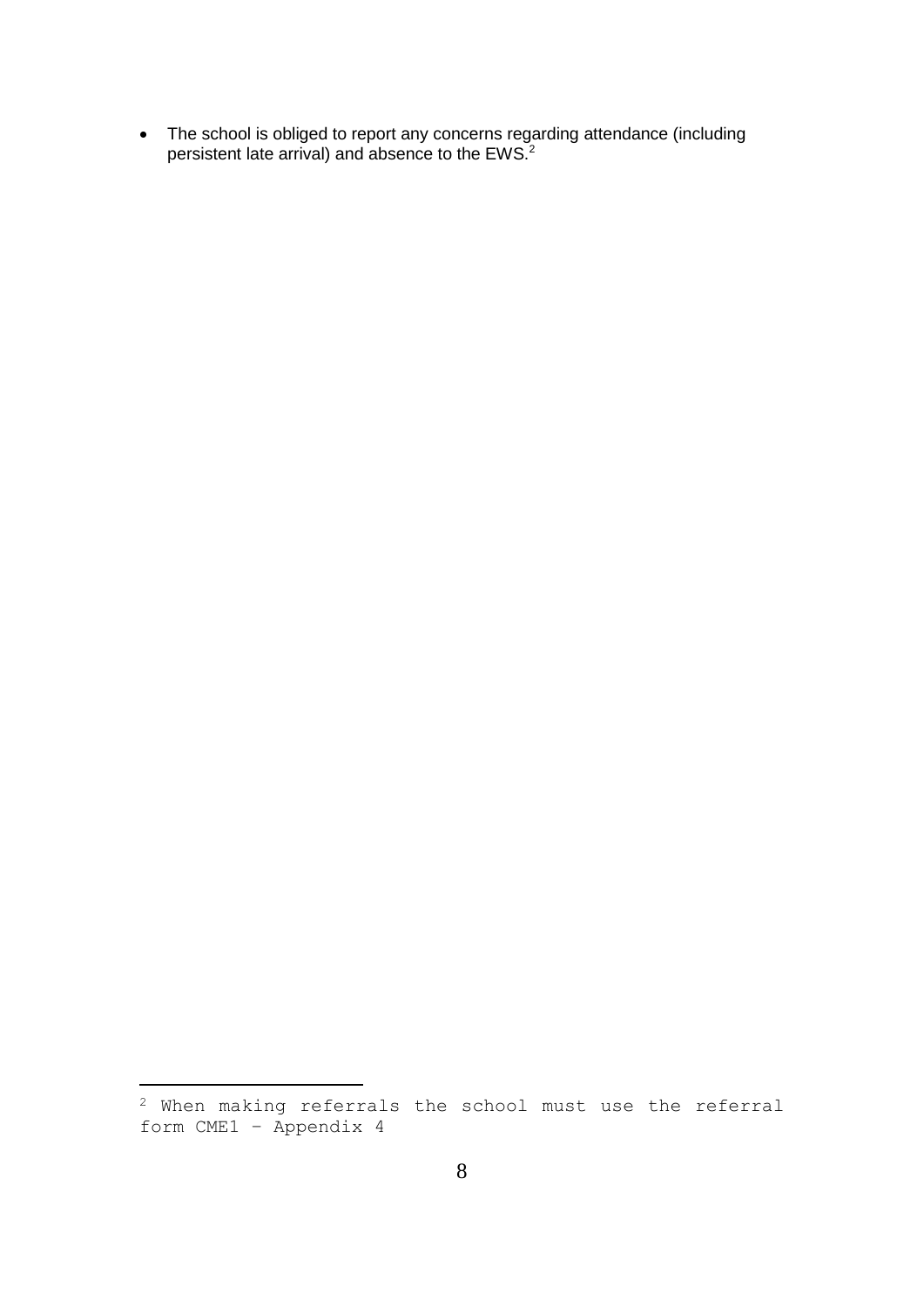## **ADDENDUM TO ATTENDANCE POLICY IN RESPONSE TO COVID-19**

This addendum should be read in conjunction with the relevant school policies and the latest DfE Guidance:

## **School Policies**

- Attendance Policy
- Remote Education and any current Addendums
- Safeguarding and Child Protection Policy
- Single Equality Policy

#### **Guidance from the Department for Education (DfE)**

- [What parents need to know about early years providers, schools and colleges](https://www.gov.uk/government/publications/what-parents-and-carers-need-to-know-about-early-years-providers-schools-and-colleges-during-the-coronavirus-covid-19-outbreak/what-parents-need-to-know-about-early-years-providers-schools-and-colleges-during-covid-19)  [during COVID-19](https://www.gov.uk/government/publications/what-parents-and-carers-need-to-know-about-early-years-providers-schools-and-colleges-during-the-coronavirus-covid-19-outbreak/what-parents-need-to-know-about-early-years-providers-schools-and-colleges-during-covid-19)
- [Addendum: recording attendance in relation to coronavirus \(COVID-19\) \(DfE](https://www.gov.uk/government/publications/school-attendance/addendum-recording-attendance-in-relation-to-coronavirus-covid-19-during-the-2020-to-2021-academic-year)  [01/09/20\)](https://www.gov.uk/government/publications/school-attendance/addendum-recording-attendance-in-relation-to-coronavirus-covid-19-during-the-2020-to-2021-academic-year)

We would recommend that you read the document referenced above: [What](https://www.gov.uk/government/publications/what-parents-and-carers-need-to-know-about-early-years-providers-schools-and-colleges-during-the-coronavirus-covid-19-outbreak/what-parents-need-to-know-about-early-years-providers-schools-and-colleges-during-covid-19)  [parents need to know about early years providers, schools and colleges during](https://www.gov.uk/government/publications/what-parents-and-carers-need-to-know-about-early-years-providers-schools-and-colleges-during-the-coronavirus-covid-19-outbreak/what-parents-need-to-know-about-early-years-providers-schools-and-colleges-during-covid-19)  [COVID-19](https://www.gov.uk/government/publications/what-parents-and-carers-need-to-know-about-early-years-providers-schools-and-colleges-during-the-coronavirus-covid-19-outbreak/what-parents-need-to-know-about-early-years-providers-schools-and-colleges-during-covid-19) a copy of which can also be obtained from the school office, along with any other relevant policies or documents.

- $\bullet$
- The Local Authority can issue a penalty notice in the following circumstances:
	- o overt truancy
	- o absence from school, either when a parent continually fails to provide an explanation or the school considers the absence to be avoidable.
	- o holidays taken during term time where the absence has not been authorised by the school.
- Penalty Notices are also issued for absence taken during term time where the leave of absence has not been authorised by the school, or an absence has not been requested in advance and the pupil has had a minimum of 10 sessions (5 school days) lost to unauthorised absence during the previous six months in the academic year up to and including the day the Education Welfare Service is notified.
- **Penalty Notices can also be issued to the parent/carer of an excluded child in the** event that their child is present in a public place during school hours on a day which is one of the first five school days of that exclusion or, where the exclusion is for a fixed period of five days or less, any of the days of that exclusion period. A more detailed explanation regarding self-isolation, please refer to the government's document entitled **['Stay at home: guidance for households with](https://www.gov.uk/government/publications/covid-19-stay-at-home-guidance/stay-at-home-guidance-for-households-with-possible-coronavirus-covid-19-infection)  [possible or confirmed coronavirus \(COVID-19\) infection'](https://www.gov.uk/government/publications/covid-19-stay-at-home-guidance/stay-at-home-guidance-for-households-with-possible-coronavirus-covid-19-infection)**
- If your child has been in close contact with someone who has tested positive, and then develops symptoms but has a negative test result, they will still need to selfisolate for the full 10 days from the day after contact with the person who has tested positive.

#### **Procedures for reporting absences:**

 Where non-attendance is related to coronavirus (COVID-19) and falls within one of the categories as outlined above, parents must inform the school of the reasons for that absence and, as advised above, if they have received written notification that shielding is necessary, the school needs to be provided with a copy of that notification.